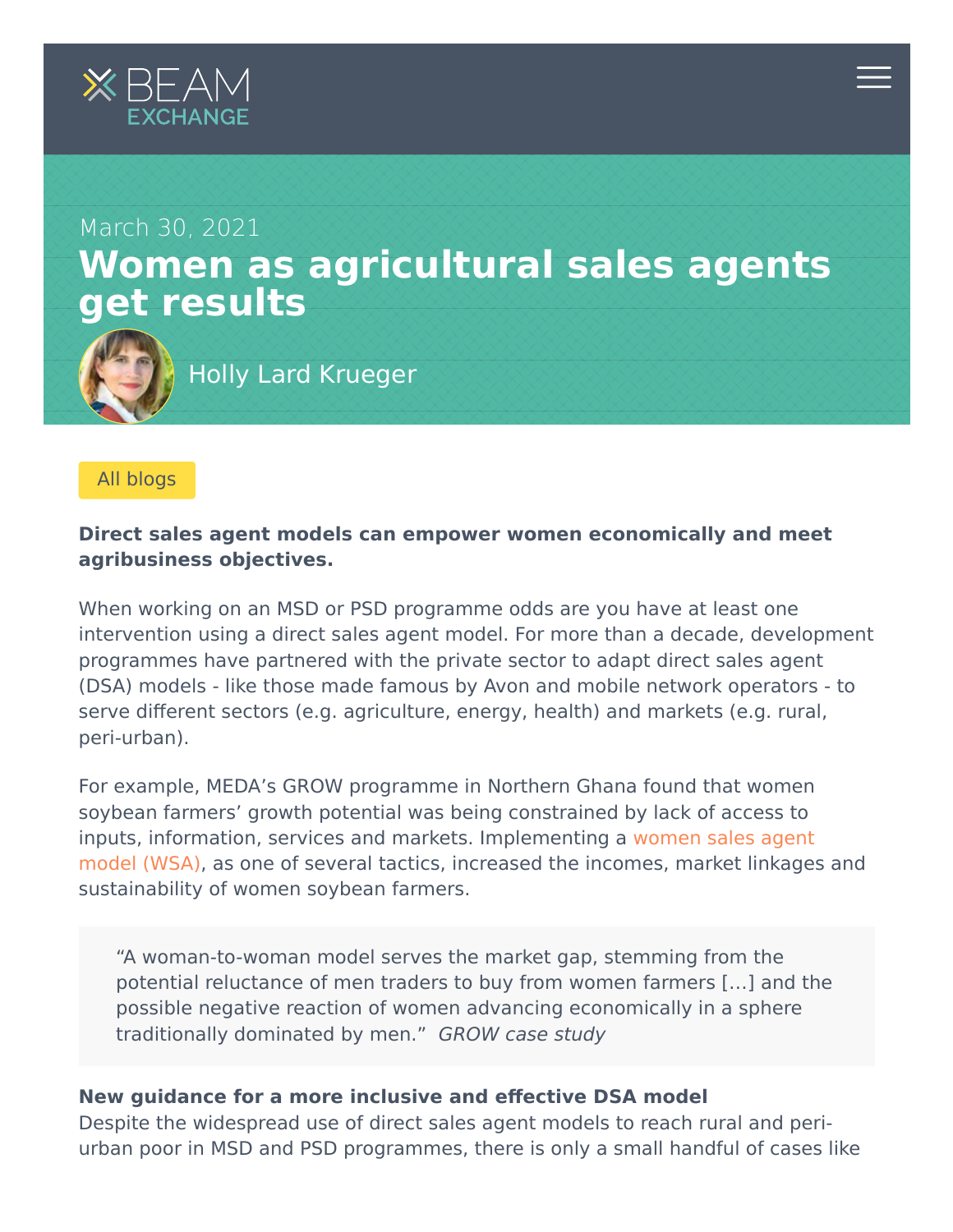GROW and few guidance documents available advising practitioners on how to design effective and inclusive models.

PRISMA's new brief - Adapting the agent model to be more inclusive and effective [for the agricultural sector - shares experiences in designing and implementing age](https://beamexchange.org/resources/1476/)nt models that fulfil business objectives and contribute to women's economic empowerment. It is part of a [series by PRISMA](https://beamexchange.org/resources/1409/) which examined opportunities and constraints facing sales agents and the impact of COVID-19 on DSAs.

This new brief includes:

- $\rightarrow$  seven practical design considerations for inclusive agricultural DSA models
- $>$  a practical design checklist for practitioners

Four of the considerations are specific to inclusive agricultural DSA models and include a deep dive into gender and DSA models. The other considerations focus on general improvement recommendations such as minimising customer acquisition costs and creating a product basket with a good mix of push and pull products.

"Our study found that women agents are not only preferred by most women farmers, but are also appreciated by men farmers, due to their communication skills and agricultural knowledge. This is one of the reasons why we believe women agents can have an integral role in reaching more farmers." Maryam Piracha, Portfolio Adviser – Agriculture, Gender Equality and Social Inclusion, PRISMA

## **WEE and DSA models**

DSA models can be an effective mechanism for women's economic empowerment.

Previous PRISMA research showed that DSA models contribute directly to increased economic advancement, leadership and networking opportunities as well as access to assets, services and needed support. However, the research also showed that the agent profile, and support available, matter.

This latest brief looks in depth at opportunities and constraints facing women sales agents and offers recommendations on how to optimise women's potential as agricultural direct sales agents.

### **About PRISMA**

The Australia-Indonesia partnership for Promoting Rural Incomes (PRISMA) is a multiyear development programme in Indonesia working to accelerate poverty reduction through inclusive growth. [View PRISMA's profile.](https://beamexchange.org/practice/programme-index/275/)